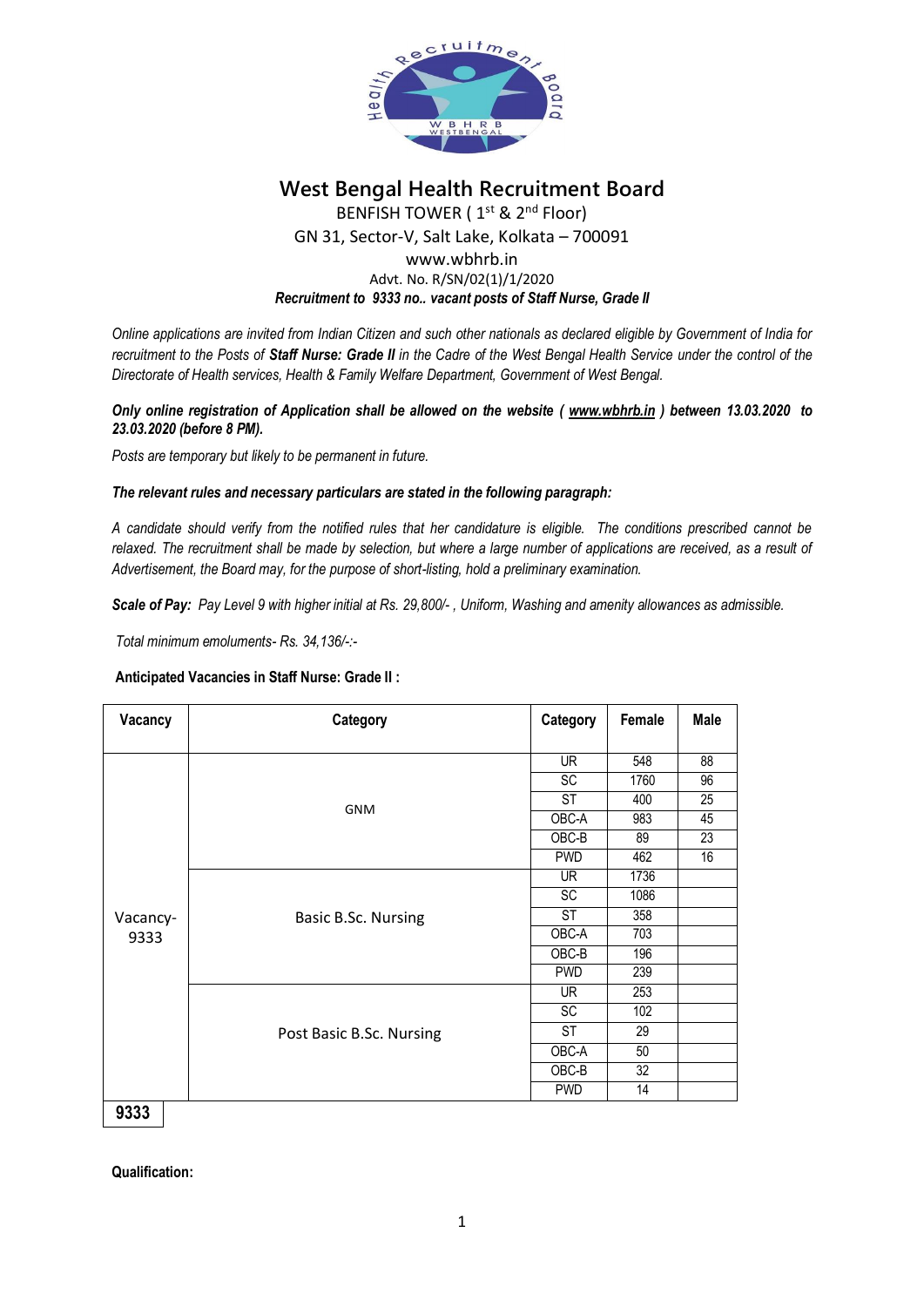- *(1) (a) Indian Citizen.*
	- *(b) General Nursing and Midwifery/ Basic B.Sc. (Nursing)/ Post Basic B.Sc. (Nursing) course passed from any Nursing Training School/College of Nursing recognized by both Indian Nursing Council and Respective State Nursing Council.*
	- *(c) Registration as Female/Male Nurse Midwifery from West Bengal Nursing Council.*
	- *(d) Knowledge of Bengali/Nepali- Spoken and written.*

*Age: Between 18 & 39 Years of age as on 01.01.2020, Relaxable for Schedule Caste/ Schedule Tribe/Other Backward Classes and person with disabilities as per Government Rules and Orders, etc in force. 33% of the post of Staff Nurse, Grade II shall be filled up from regular B.Sc. passed female candidates, 2% from regular Post Basic B.Sc. Nursing passed female candidates, 65% from General Nursing and Midwifery passed candidates amongst which 90% from General Nursing Midwifery passed female candidates and 10% from General Nursing Midwifery passed male candidates.*

## *NOTE:*

- *1) Candidates have to upload the Nursing Council Registration Certificates.*
- *2) The applicant must be a citizen of India or such a person of other nationality as declared eligible by Govt. of India.*
- *3) Age ,as recorded in Madhyamik or equivalent certificate, shall only be acceptable;*
- *4) The claim of candidates for relaxation of age as a regular /contractual Govt. employee should be proved by a certificate from the appropriate authority showing the period of candidate's continuous service under Government of West Bengal and the same should be furnished when called for;*
- *5) If in service, the No-Objection Certificate from the competent authority has to be submitted.*

**Fee:** *Candidates must submit online the application fee amounting to Rs. 210/- (Rupees two hundred ten only) through GRIPS (Govt. Receipt Portal System), Govt. of West Bengal under the Head of Account: ' 0051-00-104-002-16'.*

**Money Order, Cheque, Bank Draft, Cash etc. shall not be acceptable.** No application shall be considered unless accompanied with the requisite application fee.

Candidates belonging to SC/ST of West Bengal and persons with disabilities specified under Disabilities Rule, 1999 (certificates obtained before the Advertisement date) are not required to pay any fee. Such exemption of fee is, however, not applicable to any OBC (category A or B) candidate**.**

**No claim for refund of the fee shall be entertained nor will it be held in reserved for any other examination.**

*Application shall be made in the format, as available, in the West Bengal Health Recruitment Board Website [\(www.wbhrb.in\).](http://www.wbhrb.in/)*

#### **Application received after the closing date shall be rejected.**

*In case, any of the statements made in the application found subsequently false, his/ her candidature shall be liable to cancellation, and even if appointed to a post on the results of this examination, his/ her appointment shall be liable to be terminated. Willful suppression of any material fact shall also be similarly dealt with.* 

*Candidates should take particular note that entries in their application submitted to the Board must be made correctly against all the items, which shall be treated as final and no alteration and addition in this regard shall be entertained after full submission of the application. Application, not duly filled in or found incomplete or defective in any respect or without fee, shall be liable to rejection.*

#### *Candidates must fulfill the essential qualification by the closing date.*

*All information regarding recruitment (how to apply, how to make payment, date of examination/ interview etc.) to the post, will be available time to time in the Board Website.* 

**Particulars and Certificates required:**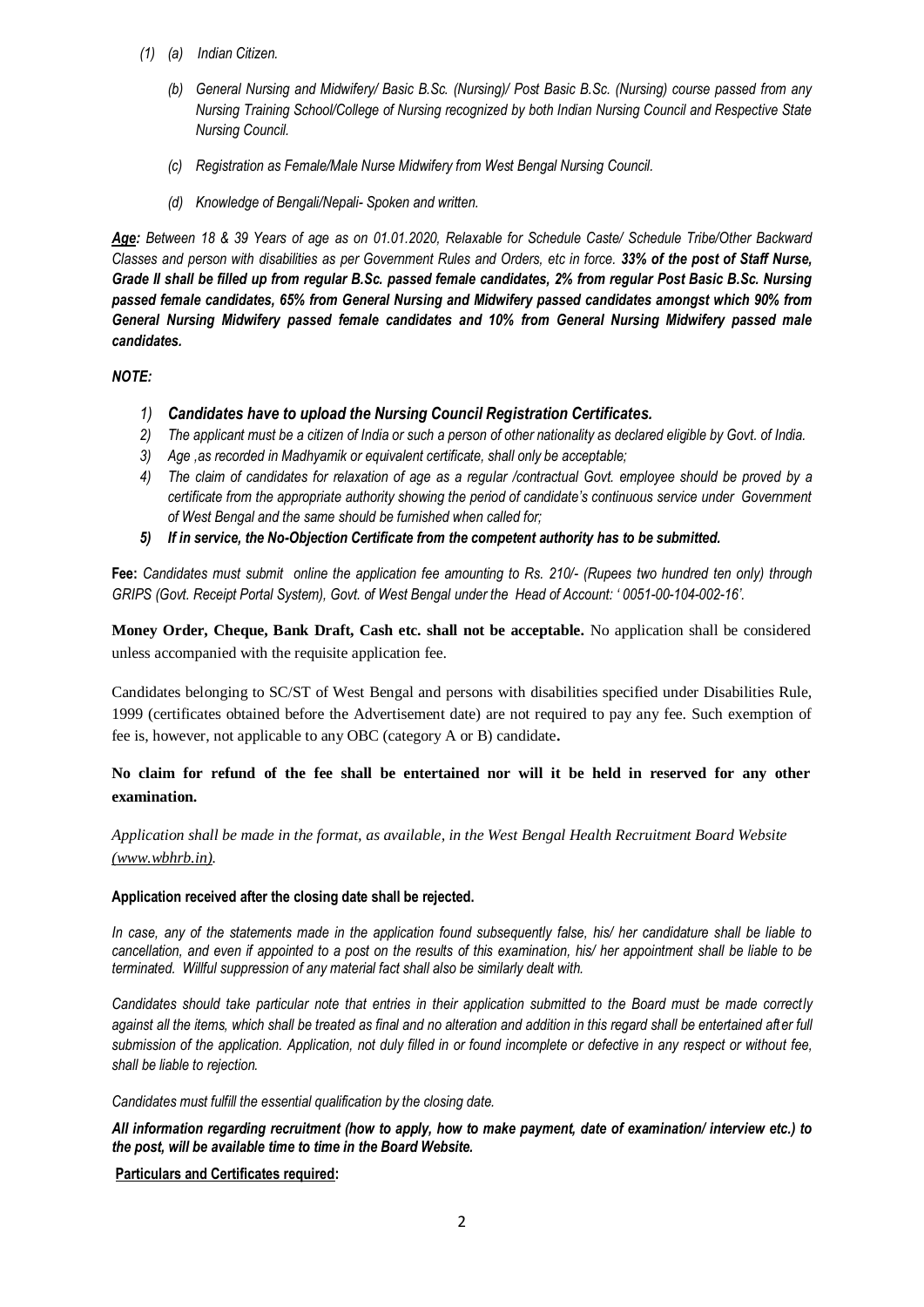- *(a) A candidate claiming to be S.C./S.T./O.B.C. must have a certificate in support of her claim from a competent authority of West Bengal as specified below [vide the West Bengal SCs and STs (Identification) Act, 1994 and SCs /STs Welfare Department order No. 261-TW/EC/MR-103/94 dated 06.04.1995 read with B.C.W. Dept. Order No. 6320-BCH/MR-84/10 dated 24.09.2010]:*
	- *In the District, the Sub-Divisional Officer of the Sub-Division concerned, and*
	- *In Kolkata, Collector of Kolkata, 11 N.S. Road, Kolkata – 700001*

## *No claim for being a member of the SC, ST and OBC or a Person with Disability shall be entertained after submission of the application.*

- *(b) Persons with Disabilities (Physically handicapped) [ 40% and above ] must have a certificate from an appropriate Medical Board [vide West Bengal Persons with Disabilities (Equal Opportunities, Protection of Rights and Full Participation) Rules, 1999]*
- *(c) The West Bengal Health Recruitment Board (WBHRB) may require such further proof or particulars from the candidates as it may consider necessary and may make enquiries regarding eligibility.*

*Original Certificates relating to citizenship (by registration), age, qualifications, caste (SC/ST/OBC), Physical disability (40% and above) shall have to be submitted, when the WBHRB asks for. If any candidate fails to furnish any certificate or any other relevant document or information relating to her candidature within the time specified by the Board, her claim for allotment shall be passed over without further reference to the candidate.*

## **Submission of more than one application is strictly forbidden.**

*A candidate should note that her admission to the Examination/ Interview shall be deemed provisional subject to determination of her eligibility in all respects. If at any stage, even after issue of the letter of appointment a candidate is found ineligible for admission to this Examination, her candidature shall be cancelled without further reference to her.*

**Canvassing:** *Any attempt on the part of candidate to enlist support for her application shall disqualify for appointment.* 

**CLOSING DATE FOR ONLINE REGISTRATION OF APPLICATION** :23.03.2020 ( **before 8 PM** )

*Applicants need not send any Print out/ hard copy*.

*Important Dates:*

| Website Link open - For on-line Registration of Applications | 13.03.2020 to 23.03.2020 (before 8 PM) |
|--------------------------------------------------------------|----------------------------------------|
| Last date of full submission of Form                         | 23.03.2020 (before 8 PM)               |

**Note:** *- Candidates are advised apply Online only much before the closing date and not to wait till the last date to avoid congestion on Web-Server on account of heavy load on internet/website.*

*Candidates are requested to follow the website (www.wbhrb.in) time to time for any update information.*

# **Distribution of Marks for recruitment to the posts of Staff Nurse, Grade II**